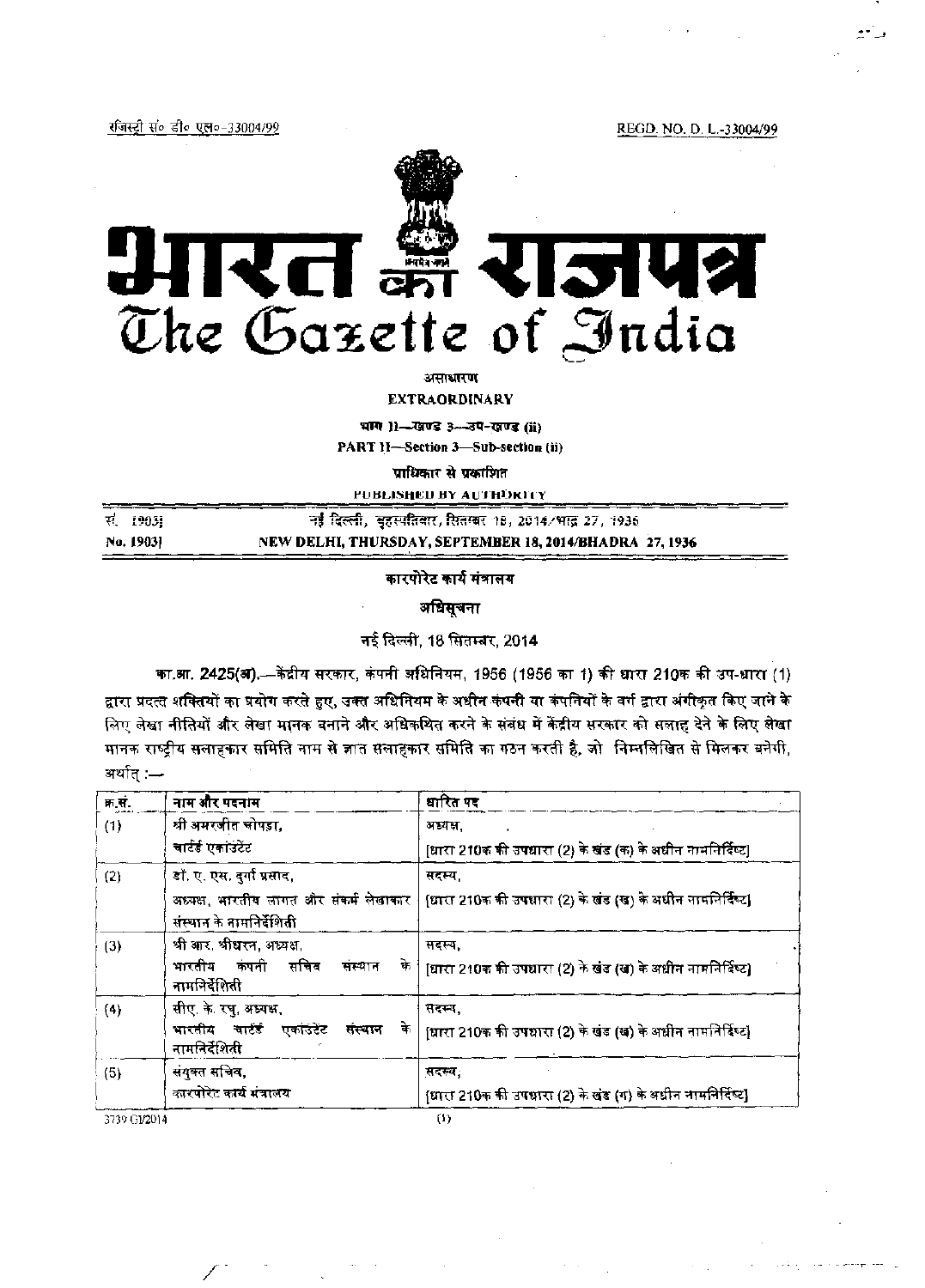# THE GAZETTE OF INDIA: EXTRAORDINARY

| (6)  | श्री सुदर्शन सेन, प्रभारी मुख्य महाप्रबंधक,<br>भारतीय रिजर्द बैंक के नामनिर्देशिती                        | सदस्य,<br>[धारा 210क की उपधारा (2) के खंड (घ) के अधीन नामनिर्दिष्ट]  |  |
|------|-----------------------------------------------------------------------------------------------------------|----------------------------------------------------------------------|--|
| (7)  | श्री पी शेष कुमार, महानिदेशक (वाणिज्यिक),<br>नियंत्रक-महालेखापरीक्षक<br>भारत के<br>के<br>नामनिर्देशिती    | सदस्य.<br>[धारा 210क की उपधारा (2) के खंड (ड.) के अधीन नामनिर्दिष्ट] |  |
| (8)  | प्रो. आई. एम. पाण्डेय, पूर्व संकाय सदस्य,<br>भारतीय प्रबंधन संस्थान, अहमदाबाद                             | सदस्य.<br>[धारा 210क की उपधारा (2) के खंड (च) के अधीन नामनिर्दिष्ट]  |  |
| (9)  | संयुक्त सचिव, कर नीति कानून-ll, केंद्रीय<br>प्रत्यक्ष कर बोर्ड के नामनिर्देशिती                           | सदस्य,<br>[धारा 210क की उपधारा (2) के खंड (छ) के अधीन नामनिर्दिष्ट]  |  |
| (10) | श्री रूस्ताव रवनन, भारतीय उद्योग परिसंघ के<br>नामनिर्देशिती                                               | सदस्य,<br>[धारा 210क की उपधारा (2) के खंड (ज) के अधीन नामनिर्दिष्ट]  |  |
| (11) | श्री आदेश गुप्ता, भारतीय <mark>वाणिज्य और उद्योग</mark><br>मंडल संघ के नामनिर्देशिती                      | सदस्य.<br>[धारा 210क की उपधारा (2) के खंड (ज) के अधीन नामनिर्दिष्ट]  |  |
| (12) | डॉ, अशोक हल्दिया, एसोसिएटेड चैम्बर्स ऑफ<br>इंडस्ट्री ऑफ इंडिया<br>एंड<br>कॉमर्स<br>ों के<br>नामनिर्देशिती | सदस्य.<br>[धारा 210क की उपधारा (2) के खंड (ज) के अधीन नामनिर्दिष्ट]  |  |
| (13) | श्री एस. रविन्द्रन, कार्यकारी निदेशक, भारतीय<br>प्रतिभूति विनिमय बोर्ड के नामनिर्देशिती                   | सदस्य,<br>[धारा 210क की उपधारा (2) के खंड (झ) के अधीन नामनिर्दिष्ट]  |  |

अध्यक्ष और सदस्य राजपत्र में इस अधिसूचना के प्रकाशन की तारीख से एक वर्ष की अवधि के लिए अथवा कंपनी अधिनियम,  $2.$ 2013 (2013 का 18) की धारा 132 के अधीन राष्ट्रीय वित्तीय रिपोर्टिंग प्राधिकरण के गठन तक, जो भी पहले हो, पद धारण करेंगे।

यह अधिसूचना 18 सितंबर, 2014 से प्रवृत्त होगी। 3.

> [फा. सं. 1/5/2001-सीएल-V (भाग-V)] अमरदीप सिंह भाटिया, संयुक्त सचिव

## MINISTRY OF CORPORATE AFFAIRS

## **NOTIFICATION**

## New Delhi, the 18th September, 2014

S.O. 2425(E).—In exercise of the powers conferred by sub-section (1) of Section 210A of the Companies Act, 1956 (1 of 1956), the Central Government hereby constitutes an Advisory Committee to be called the National Advisory Committee on Accounting Standards, consisting of the following persons to advise the Central Government on the formulation and laying down of accounting policies and accounting standards for adoption by companies or class of companies under the said Act, namely:-

- Shri Amarjit Chopra, Chartered  $(1)$ Accountant
- $(2)$ Dr. A.S. Durga Prasad, President, Nominee of The Institute of Cost and Works Accountants of India
- (3) Shri R. Sridharan, President, Nominee of The Institute of Company Secretaries of India

Chairperson, [Nominated under clause (a) of  $sub-section(2) of section 210A$ 

Member, [nominated under clause (b) of sub-section (2) of section 210A]

Member, [nominated under clause (b) of sub-section (2) of section 210A]

2